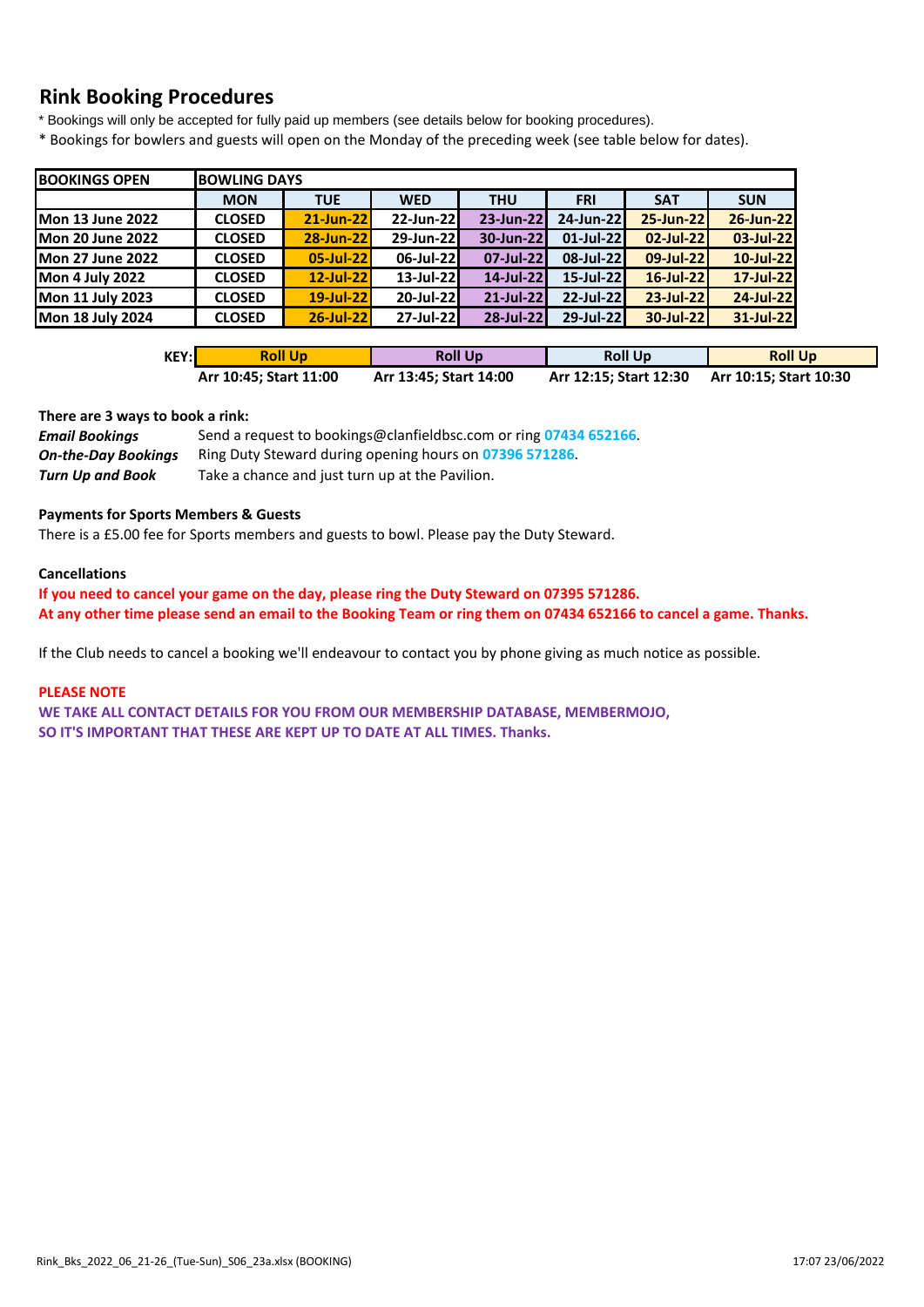| <b>COLOUR</b><br>KEY: |                | <b>UNAVAILABLE</b><br><b>Rinks</b> |                         | <b>AVAILABLE</b><br><b>Rinks</b> |                                                     | <b>BOOKED</b><br><b>Rinks</b>                               |     | <b>RESERVED FOR</b><br><b>ROLL UP</b> |     | <b>RESERVED FOR</b><br><b>FRIENDLIES</b> |     |  |  |
|-----------------------|----------------|------------------------------------|-------------------------|----------------------------------|-----------------------------------------------------|-------------------------------------------------------------|-----|---------------------------------------|-----|------------------------------------------|-----|--|--|
|                       | <b>Start</b>   | <b>End</b>                         | <b>Rink</b>             |                                  | Arr                                                 |                                                             | Arr |                                       | Arr |                                          | Arr |  |  |
|                       | <b>Time</b>    | <b>Time</b>                        | <b>No</b>               | <b>Player 1 Name</b>             | Y/N                                                 | <b>Player 2 Namer</b>                                       | Y/N | Player 3 Name                         | Y/N | Player 4 Name                            | Y/N |  |  |
|                       |                |                                    |                         |                                  |                                                     | RINKS ARE RESERVED FOR LUNCHTIME & TWILIGHT ROLL UPS TODAY. |     |                                       |     |                                          |     |  |  |
|                       |                |                                    |                         |                                  |                                                     |                                                             |     |                                       |     |                                          |     |  |  |
|                       |                |                                    |                         |                                  | Arrive 12:15 for 12:30 start for Lunchtime Roll Up. |                                                             |     |                                       |     |                                          |     |  |  |
|                       |                |                                    |                         |                                  |                                                     | Arrive 16:15 for 16:30 start for Twilight Roll Up.          |     |                                       |     |                                          |     |  |  |
|                       | 10:30          | 12:30                              | $\mathbf{1}$            |                                  |                                                     |                                                             |     |                                       |     |                                          |     |  |  |
|                       | 10:30          | 12:30                              | $\overline{2}$          |                                  |                                                     |                                                             |     |                                       |     |                                          |     |  |  |
|                       | 10:30          | 12:30                              | $\overline{\mathbf{3}}$ |                                  |                                                     |                                                             |     |                                       |     |                                          |     |  |  |
|                       | 10:30          | 12:30                              | $\overline{a}$          |                                  |                                                     |                                                             |     |                                       |     |                                          |     |  |  |
|                       | 10:30          | 12:30                              | 5                       |                                  |                                                     |                                                             |     |                                       |     |                                          |     |  |  |
|                       | 10:30          | 12:30                              | 6                       |                                  |                                                     |                                                             |     |                                       |     |                                          |     |  |  |
|                       | 10:30          | 12:30                              | $\overline{7}$          |                                  |                                                     |                                                             |     |                                       |     |                                          |     |  |  |
|                       |                | 14:30                              | $\mathbf{1}$            |                                  |                                                     |                                                             |     |                                       |     |                                          |     |  |  |
|                       | 12:30<br>12:30 | 14:30                              | $\overline{2}$          |                                  |                                                     |                                                             |     |                                       |     |                                          |     |  |  |
|                       | 12:30          | 14:30                              | $\overline{\mathbf{3}}$ |                                  |                                                     |                                                             |     |                                       |     |                                          |     |  |  |
|                       | 12:30          | 14:30                              | $\overline{4}$          |                                  |                                                     |                                                             |     |                                       |     |                                          |     |  |  |
|                       | 12:30          | 14:30                              | 5                       |                                  |                                                     |                                                             |     |                                       |     |                                          |     |  |  |
|                       | 12:30          | 14:30                              | 6                       |                                  |                                                     |                                                             |     |                                       |     |                                          |     |  |  |
|                       | 12:30          | 14:30                              | 7                       |                                  |                                                     |                                                             |     |                                       |     |                                          |     |  |  |
|                       |                |                                    |                         |                                  |                                                     |                                                             |     |                                       |     |                                          |     |  |  |
|                       | 14:30          | 16:30                              | $\mathbf{1}$            |                                  |                                                     |                                                             |     |                                       |     |                                          |     |  |  |
|                       | 14:30          | 16:30                              | $\overline{2}$          |                                  |                                                     |                                                             |     |                                       |     |                                          |     |  |  |
|                       | 14:30          | 16:30                              | $\overline{\mathbf{3}}$ |                                  |                                                     |                                                             |     |                                       |     |                                          |     |  |  |
|                       | 14:30          | 16:30                              | $\overline{4}$          |                                  |                                                     |                                                             |     |                                       |     |                                          |     |  |  |
|                       | 14:30          | 16:30                              | 5                       |                                  |                                                     |                                                             |     |                                       |     |                                          |     |  |  |
|                       | 14:30          | 16:30                              | $6\phantom{1}6$         |                                  |                                                     |                                                             |     |                                       |     |                                          |     |  |  |
|                       | 14:30          | 16:30                              | $\overline{7}$          |                                  |                                                     |                                                             |     |                                       |     |                                          |     |  |  |
|                       |                |                                    |                         |                                  |                                                     |                                                             |     |                                       |     |                                          |     |  |  |
|                       | 16:30          | 18:30                              | $\mathbf{1}$            |                                  |                                                     |                                                             |     |                                       |     |                                          |     |  |  |
|                       | 16:30          | 18:30                              | $\overline{2}$          |                                  |                                                     |                                                             |     |                                       |     |                                          |     |  |  |
|                       | 16:30          | 18:30                              | $\overline{\mathbf{3}}$ |                                  |                                                     |                                                             |     |                                       |     |                                          |     |  |  |
|                       | 16:30          | 18:30                              | $\overline{\mathbf{a}}$ |                                  |                                                     |                                                             |     |                                       |     |                                          |     |  |  |
|                       | 16:30          | 18:30                              | 5                       |                                  |                                                     |                                                             |     |                                       |     |                                          |     |  |  |
|                       | 16:30          | 18:30                              | 6                       |                                  |                                                     |                                                             |     |                                       |     |                                          |     |  |  |
|                       | 16:30          | 18:30                              | $\overline{\mathbf{z}}$ |                                  |                                                     |                                                             |     |                                       |     |                                          |     |  |  |
|                       |                |                                    |                         |                                  |                                                     |                                                             |     |                                       |     |                                          |     |  |  |

### **Friday, 24 June 2022 - Rink Availability as of 23 June 2022 PLEASE NOTE: email bookings should be sent to bookings@clanfieldbsc.com**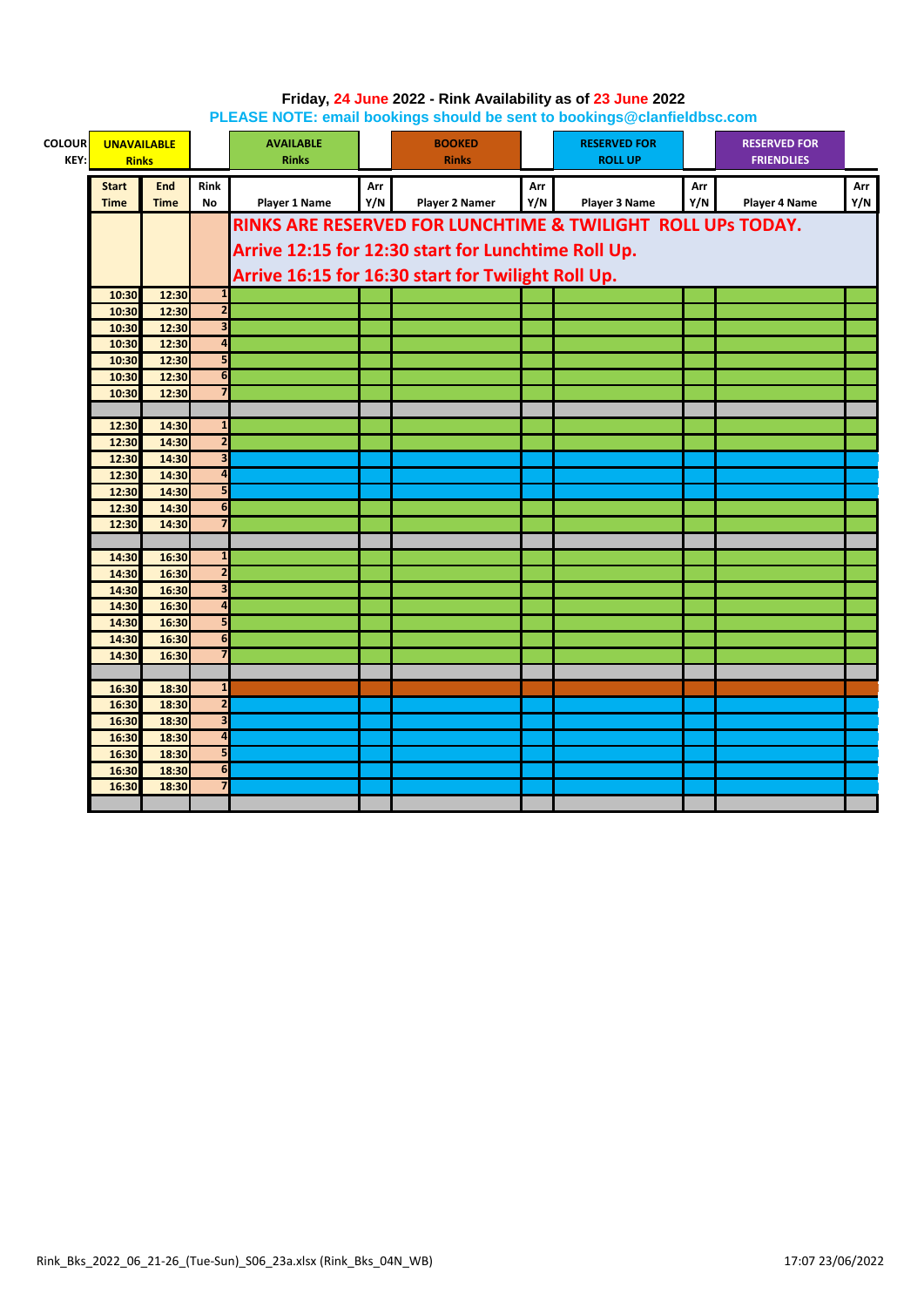## **Saturday, 25 June 2022 - Rink Availability as of 23 June 2022**

**PLEASE NOTE: email bookings should be sent to bookings@clanfieldbsc.com**

| <b>COLOUR</b><br>KEY: | <b>UNAVAILABLE</b><br><b>Rinks</b> |             |                         | <b>AVAILABLE</b><br><b>Rinks</b> |     | <b>BOOKED</b><br><b>Rinks</b>                   |     | <b>RESERVED FOR</b><br><b>ROLL UP</b> |     | <b>RESERVED FOR</b><br><b>FRIENDLIES</b> |     |
|-----------------------|------------------------------------|-------------|-------------------------|----------------------------------|-----|-------------------------------------------------|-----|---------------------------------------|-----|------------------------------------------|-----|
|                       |                                    |             |                         |                                  |     |                                                 |     |                                       |     |                                          |     |
|                       | <b>Start</b>                       | <b>End</b>  | <b>Rink</b>             |                                  | Arr |                                                 | Arr |                                       | Arr |                                          | Arr |
|                       | <b>Time</b>                        | <b>Time</b> | No                      | <b>Player 1 Name</b>             | Y/N | <b>Player 2 Name</b>                            | Y/N | <b>Player 3 Name</b>                  | Y/N | <b>Player 4 Name</b>                     | Y/N |
|                       |                                    |             |                         |                                  |     | ROLL UP STARTS AT 10:30 TODAY. ARRIVE AT 10:15. |     |                                       |     |                                          |     |
|                       | 10:30                              | 12:30       | $\overline{\mathbf{1}}$ |                                  |     |                                                 |     |                                       |     |                                          |     |
|                       | 10:30                              | 12:30       | $\overline{2}$          |                                  |     |                                                 |     |                                       |     |                                          |     |
|                       | 10:30                              | 12:30       | $\overline{\mathbf{3}}$ |                                  |     |                                                 |     |                                       |     |                                          |     |
|                       | 10:30                              | 12:30       | $\overline{\mathbf{a}}$ |                                  |     |                                                 |     |                                       |     |                                          |     |
|                       | 10:30                              | 12:30       | 5                       |                                  |     |                                                 |     |                                       |     |                                          |     |
|                       | 10:30                              | 12:30       | $\overline{6}$          |                                  |     |                                                 |     |                                       |     |                                          |     |
|                       | 10:30                              | 12:30       | $\overline{7}$          |                                  |     |                                                 |     |                                       |     |                                          |     |
|                       |                                    |             |                         |                                  |     |                                                 |     |                                       |     |                                          |     |
|                       | 12:30                              | 14:30       | $\mathbf{1}$            |                                  |     |                                                 |     |                                       |     |                                          |     |
|                       | 12:30                              | 14:30       | $\overline{\mathbf{c}}$ |                                  |     |                                                 |     |                                       |     |                                          |     |
|                       | 12:30                              | 14:30       | $\overline{\mathbf{3}}$ |                                  |     |                                                 |     |                                       |     |                                          |     |
|                       | 12:30                              | 14:30       | $\overline{a}$          |                                  |     |                                                 |     |                                       |     |                                          |     |
|                       | 12:30                              | 14:30       | 5                       |                                  |     |                                                 |     |                                       |     |                                          |     |
|                       | 12:30                              | 14:30       | 6                       |                                  |     |                                                 |     |                                       |     |                                          |     |
|                       | 12:30                              | 14:30       | $\overline{7}$          |                                  |     |                                                 |     |                                       |     |                                          |     |
|                       |                                    |             |                         |                                  |     |                                                 |     |                                       |     |                                          |     |
|                       | 14:30                              | 16:30       | $\overline{1}$          |                                  |     |                                                 |     |                                       |     |                                          |     |
|                       | 14:30                              | 16:30       | $\overline{2}$          |                                  |     |                                                 |     |                                       |     |                                          |     |
|                       | 14:30                              | 16:30       | $\overline{\mathbf{3}}$ |                                  |     |                                                 |     |                                       |     |                                          |     |
|                       | 14:30                              | 16:30       | $\overline{4}$          |                                  |     |                                                 |     |                                       |     |                                          |     |
|                       | 14:30                              | 16:30       | 5 <sub>1</sub>          |                                  |     |                                                 |     |                                       |     |                                          |     |
|                       | 14:30                              | 16:30       | $6\phantom{1}6$         |                                  |     |                                                 |     |                                       |     |                                          |     |
|                       | 14:30                              | 16:30       | $\overline{7}$          |                                  |     |                                                 |     |                                       |     |                                          |     |
|                       |                                    |             |                         |                                  |     |                                                 |     |                                       |     |                                          |     |
|                       | 16:30                              | 18:30       | $\mathbf{1}$            |                                  |     |                                                 |     |                                       |     |                                          |     |
|                       | 16:30                              | 18:30       | $\overline{2}$          |                                  |     |                                                 |     |                                       |     |                                          |     |
|                       | 16:30                              | 18:30       | $\overline{\mathbf{3}}$ |                                  |     |                                                 |     |                                       |     |                                          |     |
|                       | 16:30                              | 18:30       | $\overline{4}$          |                                  |     |                                                 |     |                                       |     |                                          |     |
|                       | 16:30                              | 18:30       | 5                       |                                  |     |                                                 |     |                                       |     |                                          |     |
|                       | 16:30                              | 18:30       | 6                       |                                  |     |                                                 |     |                                       |     |                                          |     |
|                       | 16:30                              | 18:30       | $\overline{7}$          |                                  |     |                                                 |     |                                       |     |                                          |     |
|                       |                                    |             |                         |                                  |     |                                                 |     |                                       |     |                                          |     |